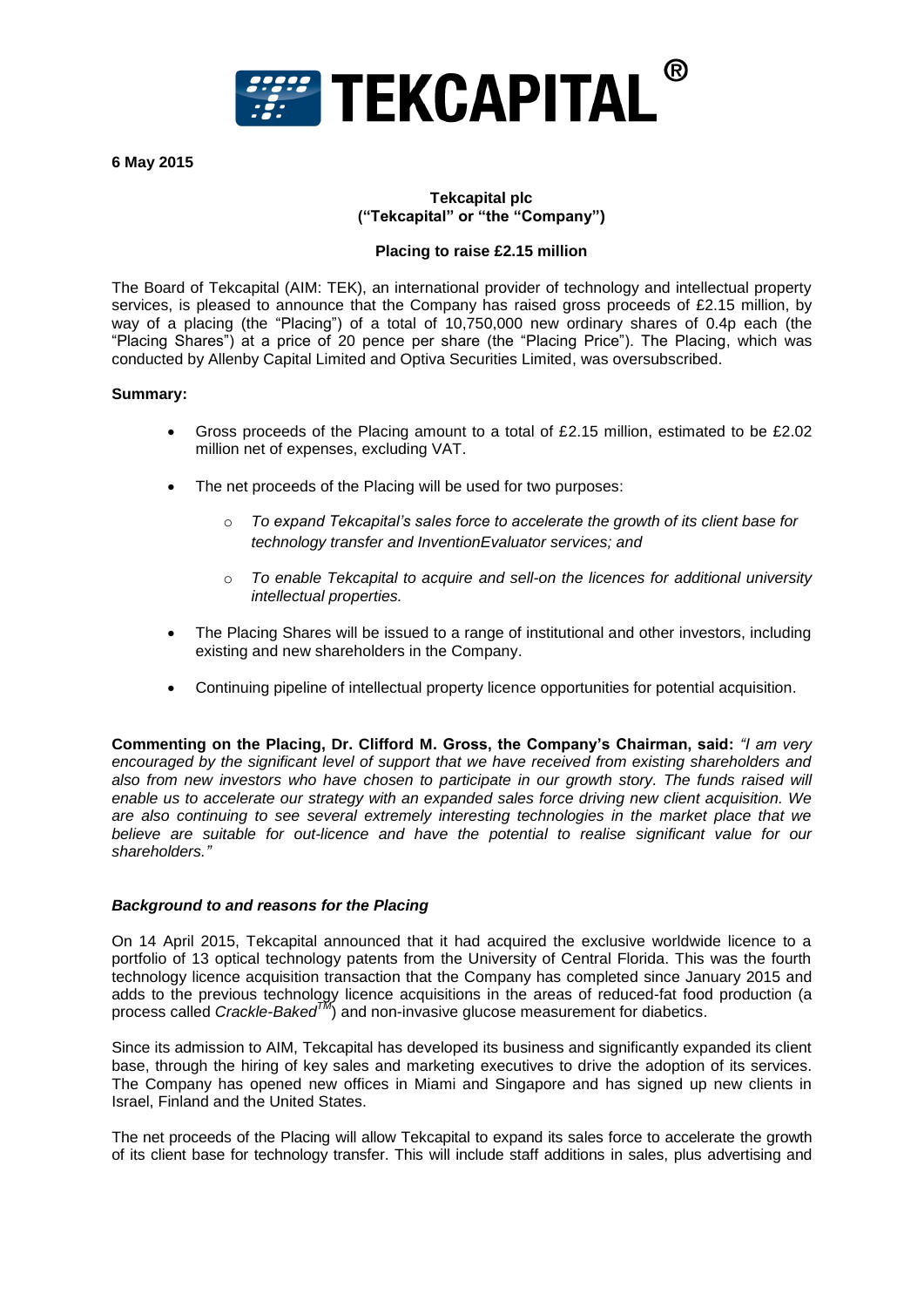

marketing support. In addition, the net proceeds of the Placing will be used to acquire multiple university intellectual property rights for follow on out-licensing or sale.

#### *The Placing*

The Company has raised gross proceeds of £2.15 million (approximately £2.02 million net of estimated expenses before VAT) through the issue of the Placing Shares. The Placing Price represents a discount of approximately 8 per cent. to the closing mid-market price on AIM of Tekcapital's shares of 21.75p on 5 May 2015, being the latest practicable date prior to this announcement. The Placing Shares will represent approximately 31 per cent. of the Company`s enlarged ordinary share capital immediately following Admission (as defined below).

Application has been made to the London Stock Exchange for the Placing Shares to be admitted to trading on AIM ("Admission"). It is expected that Admission will become effective, and dealings in the Placing Shares will commence, at 8:00 am on 11 May 2015.

The Placing Shares will be issued credited as fully paid and will rank in full for all dividends and other distributions declared, made or paid in respect of the Company`s ordinary shares of 0.4p each ("Ordinary Shares") after the date of Admission and will otherwise rank *pari passu* in all respects with the Company`s existing Ordinary Shares.

#### *Total Voting Rights*

The enlarged issued share capital of the Company following the issue of the Placing Shares will be 34,678,539 Ordinary Shares with voting rights. The Company does not hold any Ordinary Shares in Treasury.

Following Admission, the above figure of 34,678,539 Ordinary Shares may be used by shareholders in the Company as the denominator for the calculations by which they will determine if they are required to notify their interest in, or change to their interest in, the share capital of the Company under the Financial Conduct Authority's Disclosure and Transparency Rules.

#### *Shareholdings in the Company*

Following the issue of the Placing Shares, the holdings of the directors of Tekcapital and other shareholders holding in excess of 3 per cent. of the Company's enlarged share capital on Admission are, to the best of the knowledge of the Board of Tekcapital, as follows:

| <b>Name of Shareholder</b>                                                                                                       | <b>Holding of Ordinary Shares</b> | % of enlarged<br>share capital |
|----------------------------------------------------------------------------------------------------------------------------------|-----------------------------------|--------------------------------|
| Clifford M. Gross, Ph.D. (Chairman)                                                                                              | 8,657,500                         | 24.97%                         |
| Bill Payne (Non-executive Director)                                                                                              | 400,000                           | 1.15%                          |
| Jeffrey Lewis, J.D. (Non-executive Director)                                                                                     | 100,000                           | 0.29%                          |
| Carl Nisser, J.D. (Non-executive Director)                                                                                       | 100.000                           | 0.29%                          |
| Alexander Maxwell Hamilton Inglis<br>RBC Trustees (CI) Limited as trustees of the<br>Priory Accumulation & Maintenance Trust and | 1,525,000                         | 4.40%                          |
| the Edna Wray Grandchildren's Accumulation<br>& Maintenance Trust (Nigel Wray's family<br>trusts)                                | 6,000,000                         | 17.30%                         |